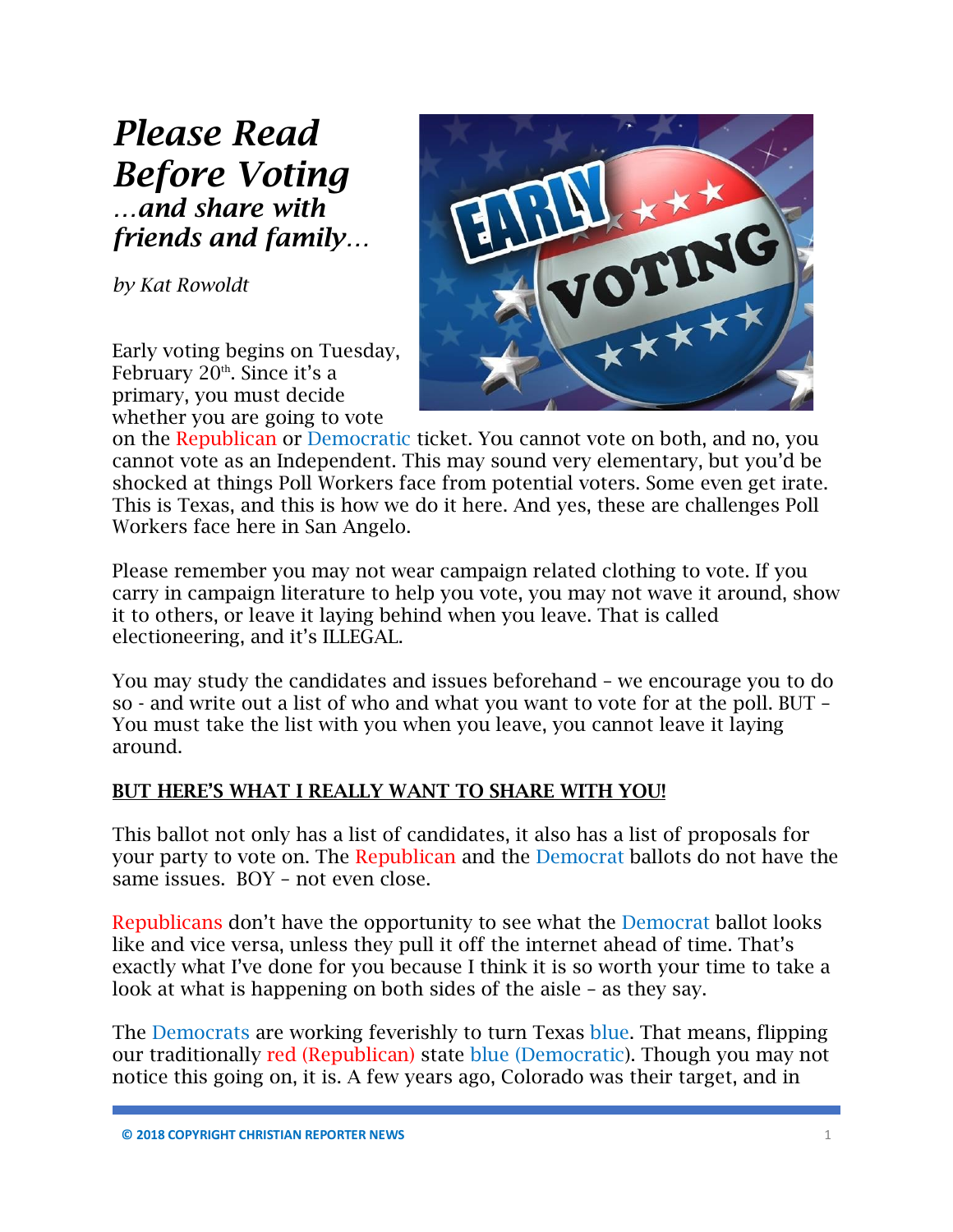just a few years they succeeded. Colorado flipped. Remember they just legalized marijuana. We are in their target hairs now.

If you don't understand the seriousness of the situation, reading through the different proposals on the Republican ballot versus the Democratic ballot should give you a very clear picture. It truly is the difference between being the land of the free, a republic, based on the Constitution, versus becoming a socialistic state where the people are dependent on the government for everything.

If you have children and grandchildren who are of voting age, please share this with them and explain the difference between these two extremely different perspectives. As we saw with the Presidential election and Bernie Sanders followers, there is a huge push for socialism. They have no idea what they are truly supporting, how it works, and what it turns into. It has failed anywhere it has ever been attempted.

Have them take a quick google of Venezuela. That is socialism at its finest. Too many Americans only hear the word FREE and think it's a good thing, not understanding that someone has to pay for it. The government taxes us and it's our money that they are giving away FREE.

One more thing, when you vote, if you do not know where a candidate stands on a multitude of issues, don't vote for them. Don't vote for them because they are nice. Nice people are ruining our country. It is also important to know, YOU DO NOT HAVE TO VOTE IN EVERY RACE for your votes to be counted. If you do not know anyone in a race, skip it. Don't just mark a name – because THAT IS HARMFUL. You might have voted for a real jerk. Take this privilege seriously. People die all over the world for the very right we take for granted.

Now, let's look at these non-Candidate issues on both ballots.

### Republican Ballot Proposition Issues

- 1. Texas should replace the property tax system with an appropriate consumption tax equivalent.
- 2. No governmental entity should ever construct or fund construction of toll roads without voter approval.
- 3. Republicans in the Texas House should select their Speaker nominees by secret ballot in a binding caucus without Democrat influence.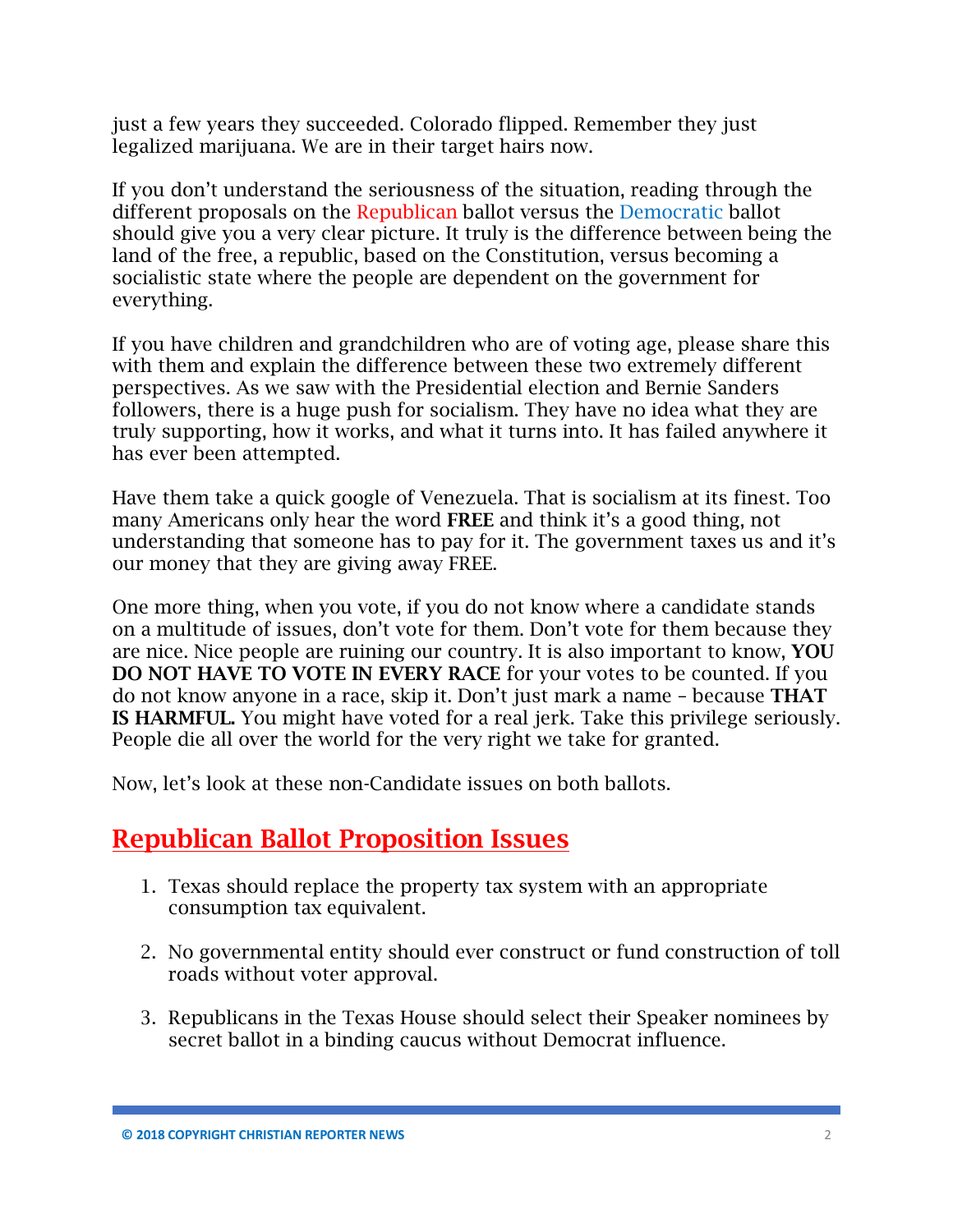- 4. Texas should require employers to screen new hires through the free E-Verify system to protect jobs for legal workers.
- 5. Texas families should be empowered to choose from public, private, charter, or homeschool options for their children's education, using tax credits or exemptions without government constraints or intrusion.
- 6. Texas should protect the privacy and safety of women and children in spaces such as bathrooms, locker rooms, and showers in all Texas schools and government buildings.
- 7. I believe abortion should be abolished in Texas.
- 8. Vote fraud should be a felony in Texas to help ensure fair elections.
- 9. Texas demands that Congress completely repeal Obamacare.
- 10.To slow the growth of property taxes, yearly revenue increases should be capped at 4%, with increases in excess of 4% requiring voter approval.
- 11.Tax dollars should not be used to fund the building of stadiums for professional or semi-professional sports teams.

To me, the Republican issues read like an entity who wants to keep the power in the hands of the voter, at the local level, leaving choice to parents and taxpayers. That is truly the founding principle of our Constitutions, both US and Texas.

Now – look at the sharp difference with the proposed Democratic platform. The key word that jumps out at me over and over in these proposals is the word "Right." Some things are not a right or an entitlement, but something earned, or achieved through work. That's not what the Democratic ballot proposes.

## Democrat Ballot Proposition Issues

- 1. Right to a  $21<sup>st</sup>$  Century Public Education: Should everyone in Texas have the right to quality public education from pre-K to  $12<sup>th</sup>$  grade, and affordable college and career training without the burden of crushing student loan debt?
- 2. Student Loan Debt: Should everyone in Texas have the right to refinance student loan debt with the Federal Reserve at a 0% interest rate, as relief for the crushing burden of debt and an investment in the next generation of Americans?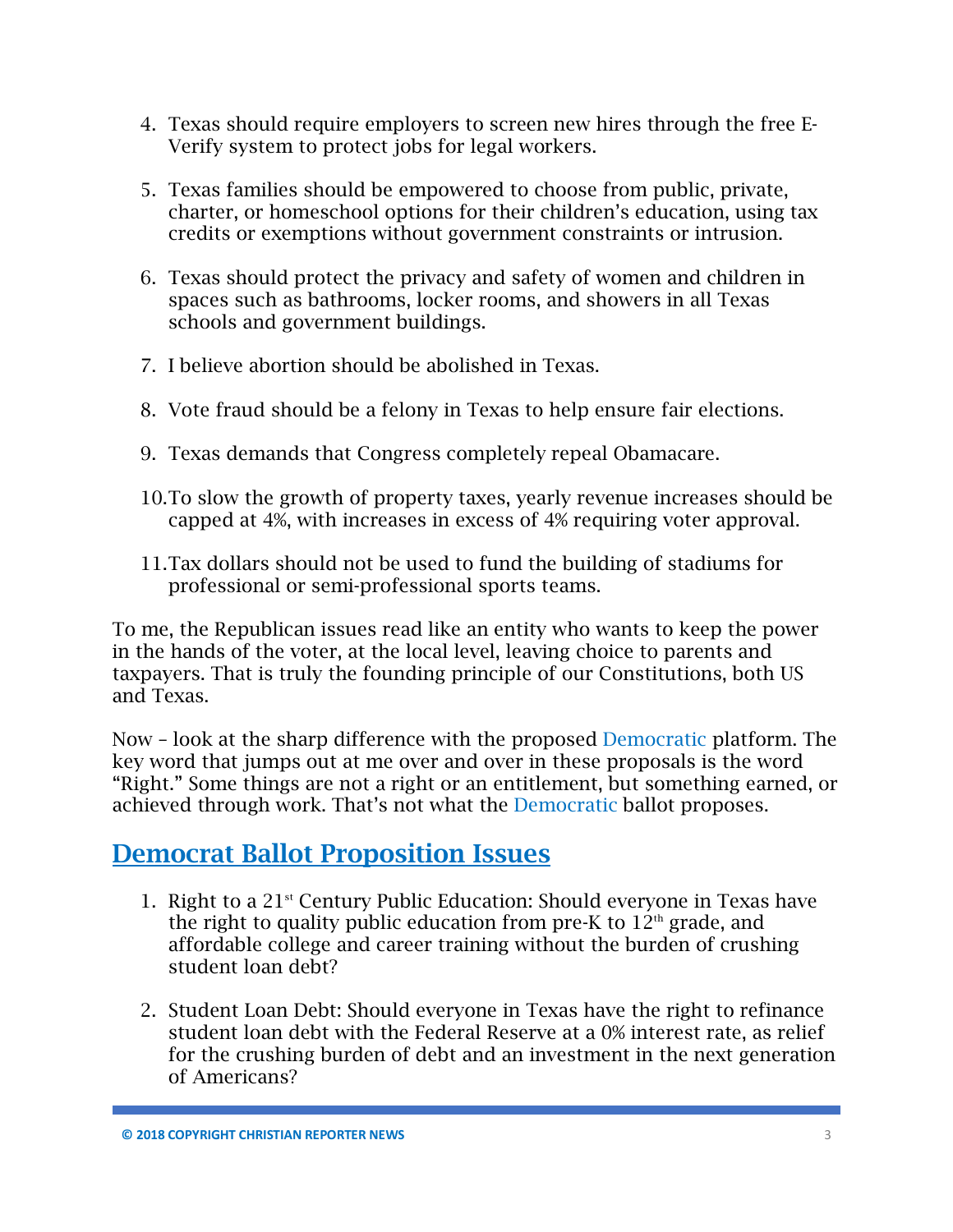- 3. Right to Healthcare: Should everyone in Texas have a right to healthcare, guaranteed by a universal, quality Medicare-for-all system?
- 4. Right to Economic Security: Should everyone in Texas have the right to economic security, where all workers have earned paid family and sick leave and a living wage that respects their hard work?
- 5. National Job Program: Should the Democratic Party promote a national jobs program, with high wage and labor standards, to replace crumbling infrastructure and rebuild hurricane damaged areas, paid for with local, state and federal bonds financed through the Federal Reserve at a low interest with long term maturities?
- 6. Right to Clean Air, Safe Water, and a Healthy Environment: Should everyone in Texas have the right to clean air, safe water, and a healthy environment?
- 7. Right to Dignity and Respect: Should everyone in Texas have the right to a life of dignity and respect, free from discrimination and harassment anywhere, including business and public facilities, no matter how they identify, the color of their skin, who they love, socioeconomic status, or from where they come?
- 8. Right to Housing: Should everyone in Texas have the right to affordable and accessible housing and modern utilities including high speed internet, free from any form of discrimination?
- 9. Right to Vote: Should every eligible Texan have the right to vote, made easier by automatic voter registration, the option of vote by mail, a state election holiday, and no corporate campaign influence, foreign interference, or illegal gerrymandering?
- 10.Right to Fair Criminal Justice System: Should everyone in Texas have the right to fair criminal justice system that treats people equally and puts an end to the mass incarceration of young people of color for minor offenses?
- 11.Immigration Rights: Should there be a just and fair comprehensive immigration reform solution that includes an earned path to citizenship for law-abiding immigrants and their children, keeps families together, protects DREAMers, and provides workforce solutions for businesses?